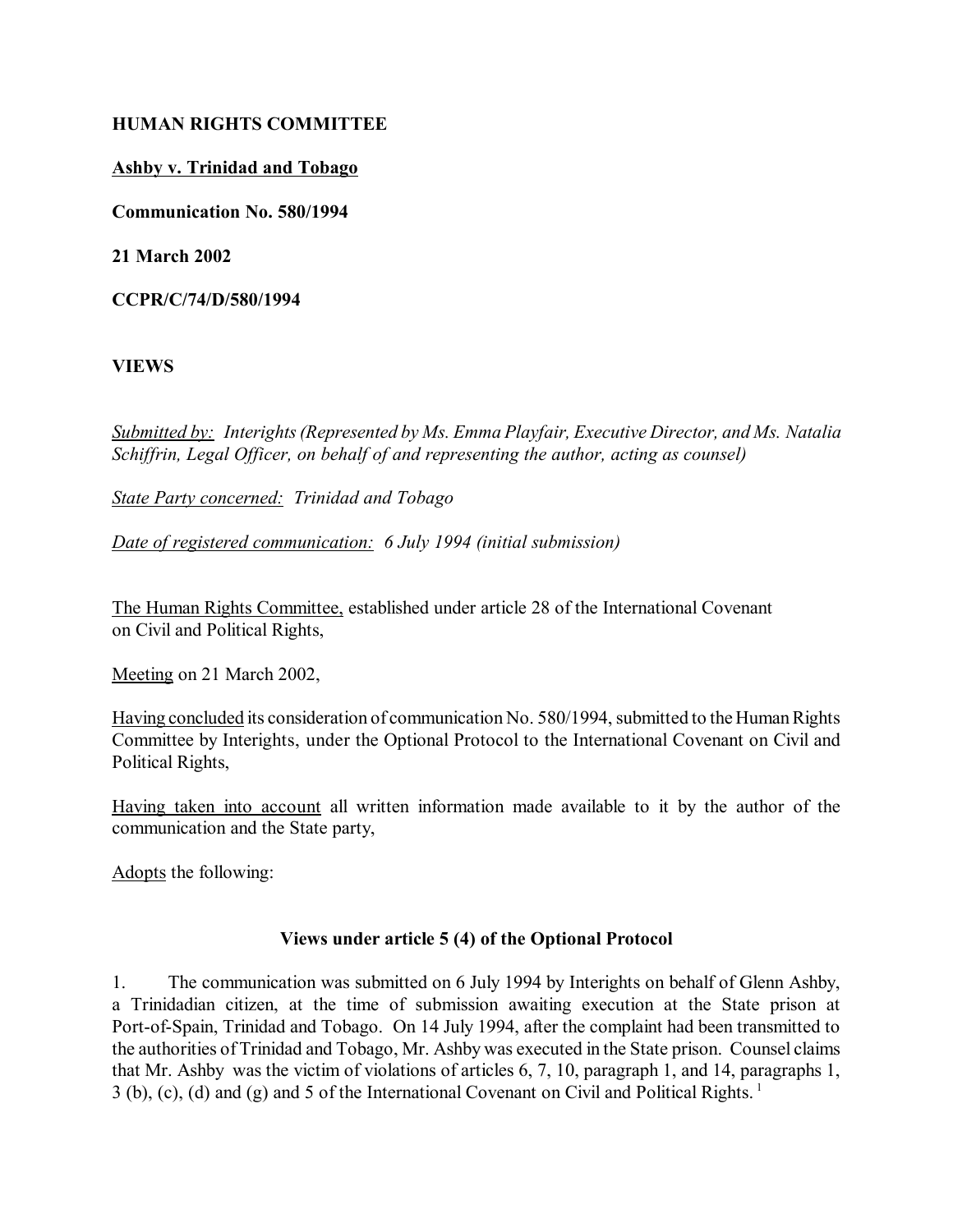### **The facts as submitted by counsel**

2.1 Mr. Ashby was arrested on 17 June 1988. He was convicted of murder and sentenced to death in the Port-of Spain Assizes Court on 20 July 1989. The Court of Appeal of Trinidad and Tobago dismissed his appeal on 20 January 1994. On 6 July 1994, the Judicial Committee of the Privy Council dismissed Mr. Ashby's subsequent application for special leave to appeal. With this, it was argued, all available domestic remedies within the meaning of the Optional Protocol had been exhausted. While Mr. Ashby might have retained the right to file a constitutional motion in the Supreme (Constitutional) Court of Trinidad and Tobago, it is submitted that the State party's inability or unwillingness to provide legal aid for constitutional motions would have rendered this remedy illusory.

2.2 The prosecution's case rested mainly on the testimony of one S. Williams, who had driven Mr. Ashby and one R. Blackman to the house where the crime was committed. This witness testified that before entering the victim's house with Blackman, Mr. Ashby had held a penknife in his hand. Furthermore, he testified that Mr. Ashby, after having left the house with Blackman and having entered the car, had said he had "cut the man with the knife". This testimony was corroborated by evidence of the pathologist, who concluded that the cause of death had been a stab wound to the neck. In addition to that, Mr. Ashby himself allegedly made oral statements as well as written statements admitting that he had killed the victim.

2.3 The defence challenged the credibility of the testimony of S. Williams and maintained that Mr. Ashby was innocent. It submitted that there was clear evidence that Mr. Williams was himself an accomplice to the crime; that Mr. Ashby had not carried a penknife; that it was Blackman who had sought to involve Mr. Ashby in the crime and that he had been beaten by a police officer after his arrest and had made a subsequent statement only after being promised that he could return home if he gave the statement.

### **The chronology of events surrounding Mr. Ashby's execution**

3.1 Mr. Ashby's communication under the Optional Protocol was received by the secretariat of the Human Rights Committee on 7 July 1994. On 13 July 1994, counsel submitted additional clarifications. On the same day, the Committee's Special Rapporteur on New Communications issued a decision under rules 86 and 91 of the Committee's rules of procedure to the Trinidad and Tobago authorities, requesting a stay of execution, pending the determination of the case by the Committee, and seeking information and observations on the question of the admissibility of the complaint.

3.2 The combined rule 86/rule 91 request was handed to the Permanent Mission of Trinidad and Tobago at Geneva at 4.05 p.m. Geneva time (10.05 a.m. Trinidad and Tobago time) on 13 July 1994. According to the Permanent Mission of Trinidad and Tobago, this request was transmitted by facsimile to the authorities in Port-of-Spain between 4.30 and 4.45 p.m. on the same day (10.30-10.45 a.m. Trinidad and Tobago time).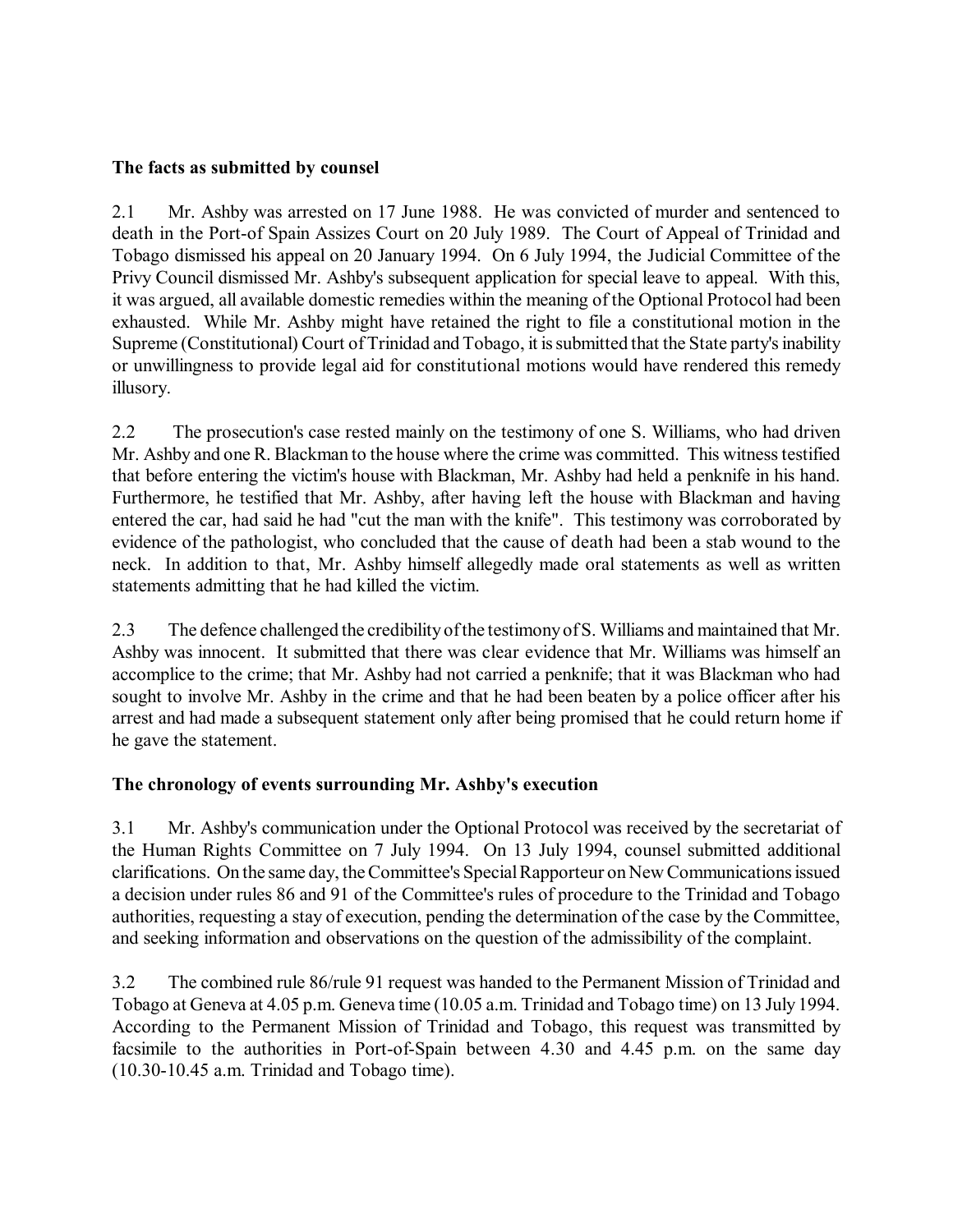3.3 Efforts continued throughout the night of 13 to 14 July 1994 to obtain a stay of execution for Mr. Ashby, both before the Court of Appeal of Trinidad and Tobago and before the Judicial Committee of the Privy Council in London. When the Judicial Committee issued a stay order shortly after 11.30 a.m. London time (6.30 a.m. Trinidad and Tobago time) on 14 July, it transpired that Mr. Ashby had already been executed. At the time of his execution, the Court of Appeal of Trinidad and Tobago was also in session, deliberating on the issue of a stay order.

3.4 On 26 July 1994, the Committee adopted a public decision expressing its indignation over the State party's failure to comply with the Committee's request under rule 86; it decided to continue consideration of the Mr. Ashby's case under the Optional Protocol and strongly urged the State party to ensure, by all means at its disposal, that situations similar to that surrounding the execution of Mr. Ashby do not recur. The Committee's public decision was transmitted to the State party on 27 July 1994.

# **The complaint**

4.1 Counsel claims a violation of articles 7, 10 and 14, paragraph 3 (g), alleging that Mr. Ashby was beaten and ill-treated at the police station after his arrest and that he signed the confession statement under duress, after having been told that he would be released if he signed the statement.

4.2 It is submitted that the State party violated article 14, paragraph 3 (d), since Mr. Ashby received inadequate legal representation prior to and during his trial. Counsel points out that Mr. Ashby's legal aid attorney spent hardly any time with his client to prepare the defence. The same lawyer reportedly argued the appeal without conviction.

4.3 Counsel submits that the Court of Appeal failed to correct the trial judge's omission to direct the jury on the danger of acting on uncorroborated evidence given by an accomplice as well as the Privy Council's failure to correct the misdirection and material irregularities of the trial, amounted to a denial of Mr. Ashby's right to a fair trial.

4.4 In her initial submission, counsel submitted that Mr. Ashby was the victim of a violation of article 7 and 10, paragraph 1, on the grounds of his prolonged detention on death row, namely, for a period of 4 years, 11 months and 16 days. According to counsel, the length of the detention, during which Mr. Ashby lived in cramped conditions with no or very poor sanitary and recreational facilities, amounted to cruel, inhuman and degrading treatment within the meaning of article 7. As support for her argument, counsel adduces recent judgements of the Judicial Committee of the Privy Council and the Supreme Court of Zimbabwe. 2

4.5 It is submitted that Mr. Ashby's execution violated his rights under the Covenant, because he was executed (1) after an assurance had been given to the Privy Council that he would not be executed before all his avenues of relief had been exhausted; (2) while his application for a stay of execution was still under consideration by the Court of Appeal in Trinidad and Tobago; and (3) just moments after the Privy Council heard and granted a stay. Moreover, Mr. Ashby was executed in violation of the Committee's rule 86 request.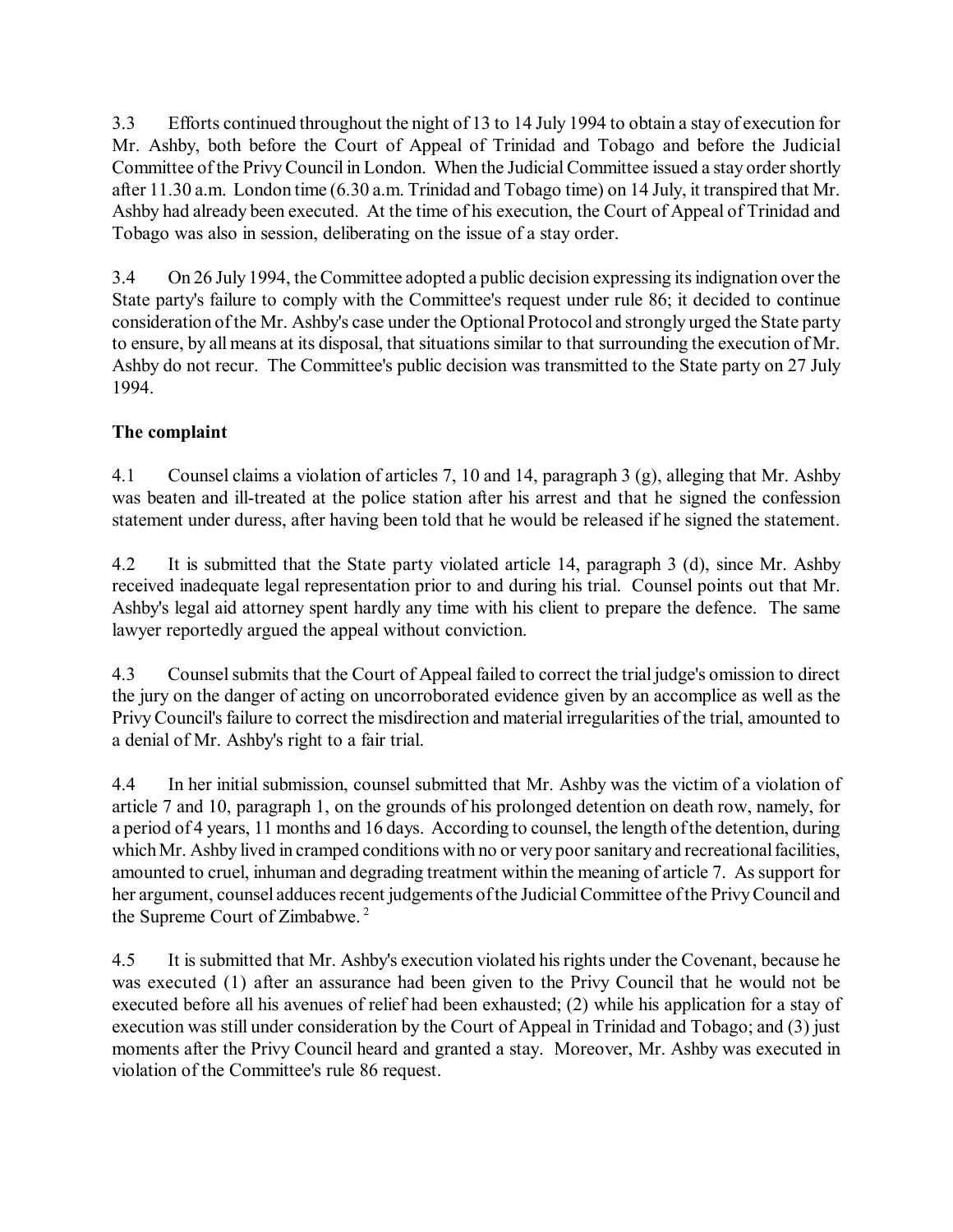4.6 Counsel further submits that Mr. Ashby's execution deprived him of his rights under:

- Article 14, paragraph 1, because he was denied a fair hearing in that he was executed before his pending litigation was completed;

- Article 14, paragraph 5, because he was executed before the Court of Appeal in Trinidad and Tobago, the Privy Council and the Human Rights Committee reviewed his conviction and the lawfulness of his sentence. In this latter context, counsel recalls the Committee's jurisprudence that article 14, paragraph 5, applies to whatever levels of appeal are provided by law. 3

4.7 Counsel concedes that there may be an issue of whether Mr. Ashby had a right, under article 14, paragraph 5, to have his case reviewed by a higher tribunal, where that constitutional review was available to him, and where he was already in the process of pursuing it and relying upon it. She submits that where an individual has been permitted to initiate a constitutional challenge, and where that individual is actually in court in the midst of seeking "review", that individual has a right under article 14, paragraph 5, to effective access to that review. Moreover, it is submitted that this interference with the appellate process was so grave that it not only violated the right to an appeal under article 14, paragraph 5, but also the right to a fair trial and equality before the courts under article 14, paragraph 1. It is clear that the constitutional process is governed by the guarantees of article 14, paragraph 1. Counsel relies on the Committee's Views in case No. 377/1989 (*Currie v. Jamaica*) in this respect.

4.8 It is submitted that article 6 has been violated both because it is a violation of article 6, paragraph 1, to execute the penalty of death in a case where the Covenant's other guarantees have not been adhered to, and because the specific guarantees of article 6, paragraphs 2 and 4, have not been adhered to. Finally, counsel argues that a "final judgement" within the meaning of article 6, paragraph 2, must be understood in this case to include the decision on the constitutional motion, because a final judgment on the constitutional motion, challenging the constitutionality of Mr. Ashby's execution, would in reality represent the "final" judgement of this case. Furthermore, article 6, paragraph 4, was violated because Mr. Ashby was in the process of pursuing his right to seek commutation when he was executed.

### **The State party's observations and counsel's comments thereon**

5.1 In a submission dated 18 January 1995, the State party submits that its authorities "were not aware of the Special Rapporteur's request under rule 86 at the time of Mr. Ashby's execution. The representation of Trinidad and Tobago at Geneva transmitted a covering memorandum by fax at 16.34 (Geneva time) (10.34 Trinidad time) on 13 July 1994. This memorandum made reference to a note from the Centre for Human Rights. However, the note referred to was not attached to the memorandum. The entire application filed on behalf of Mr. Ashby, together with the Special Rapporteur's request under rule 86, was received by the Ministry of Foreign Affairs on 18 July 1994, that is, four days after Mr. Ashby's execution."

5.2 The State party notes that "unless the urgency of the request and Mr. Ashby's imminent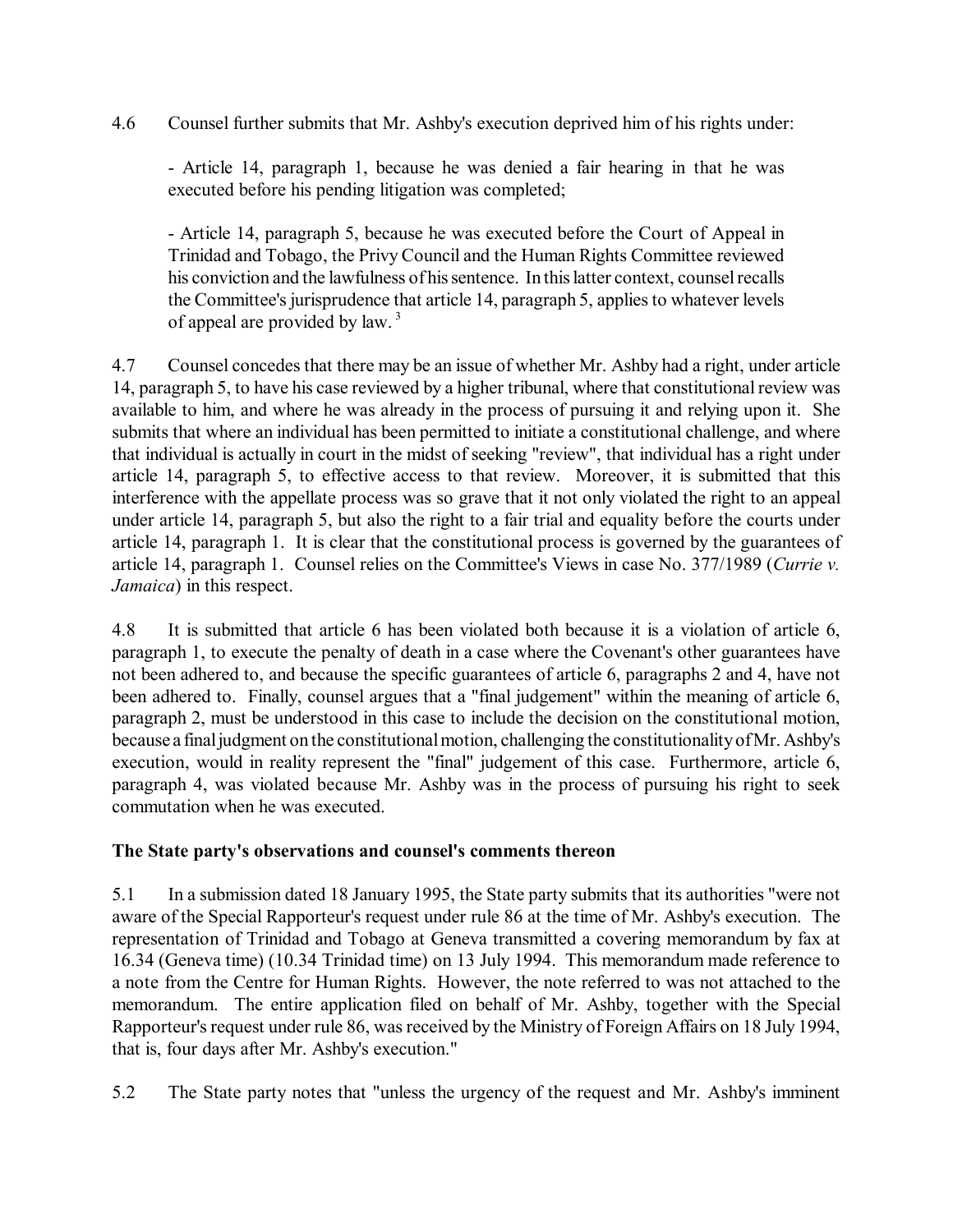execution were drawn by the Committee to the attention of the Permanent Representative, he would not in any way have been aware of the extreme urgency with which the request was to be transmitted to the relevant authorities in Trinidad and Tobago. It is not known whether the Committee in fact drew the urgency of the request to the attention of the Permanent Representative." Mr. Ashby was executed at 6.40 (Trinidad and Tobago time) on 14 July 1994.

5.3 The State party gives the following chronology of the events preceding Mr. Ashby's execution: "On 13 July 1994, a constitutional motion was filed on behalf of Mr. Ashby, challenging the constitutionality of the execution of the sentence of death upon him. Mr. Ashby's attorneys sought an order staying the execution until the determination of the motion. The High Court refused a stay of execution and held that Mr. Ashby had shown no arguable case to warrant the grant of a conservatory order. An appeal was filed on behalf of Mr. Ashby and another application was made to stay the execution pending the determination of the appeal. Attorneys for Mr. Ashby also sought to render ineffective the established procedure of the courts in Trinidad and Tobago by bypassing both the High Court and the Court of Appeal and approaching the Privy Council directly for a stay of execution, prior to the decisions of the local courts. There was confusion as to whether the State party's lawyer had given an undertaking to the Privy Council and as to whether the Privy Council had jurisdiction to grant a stay or a conservatory order prior to the decision of the local Court of Appeal."

5.4 The State party goes on to note that, so as "to preserve the status quo, the Privy Council granted a conservatory order in the event that the Court of Appeal refused a stay at 11.45 a.m (United Kingdom time) (6.45 a.m. Trinidad and Tobago time) on 14 July 1994, that is five minutes after Mr. Ashby's execution. The trial attorney for Mr. Ashby indicated to the Court of Appeal at 6.52 (Trinidad and Tobago time) that he had received a document by fax from the Registrar of the Privy Council indicating that a conservatory order was granted in the event that the Court of Appeal refused a stay of execution. This order appeared to be conditional upon the Court of Appeal refusing to grant the stay of execution."

5.5 According to the State party, "Mr. Ashby was executed pursuant to a warrant of execution signed by the President, at a time when there was no judicial or presidential order staying the execution. The Advisory Committee on the Power of Pardon considered Mr. Ashby's case and did not recommend that he be pardoned."

5.6 The State party "questions the competence of the Committee to examine the communication, since the communication was submitted at a time when Mr. Ashby had not exhausted his domestic remedies, and the communication would therefore have been inadmissible under rule 90". It further disputes the Committee's finding, in its public decision of 26 July 1994, that it had failed to comply with its obligations both under the Optional Protocol and under the Covenant: "Apart from the fact that the relevant authorities were unaware of the request, the State party is of the view that rule 86 does not permit the Committee to make the request which was made nor does it impose an obligation on the State party to comply with the request."

6.1 In a submission dated 13 January 1995, counsel elaborates on the circumstances of the death of her client and submits new allegations relating to article 6 of the Covenant, as well as supplementary information on the claims initially filed under articles 7 and 14. She submits these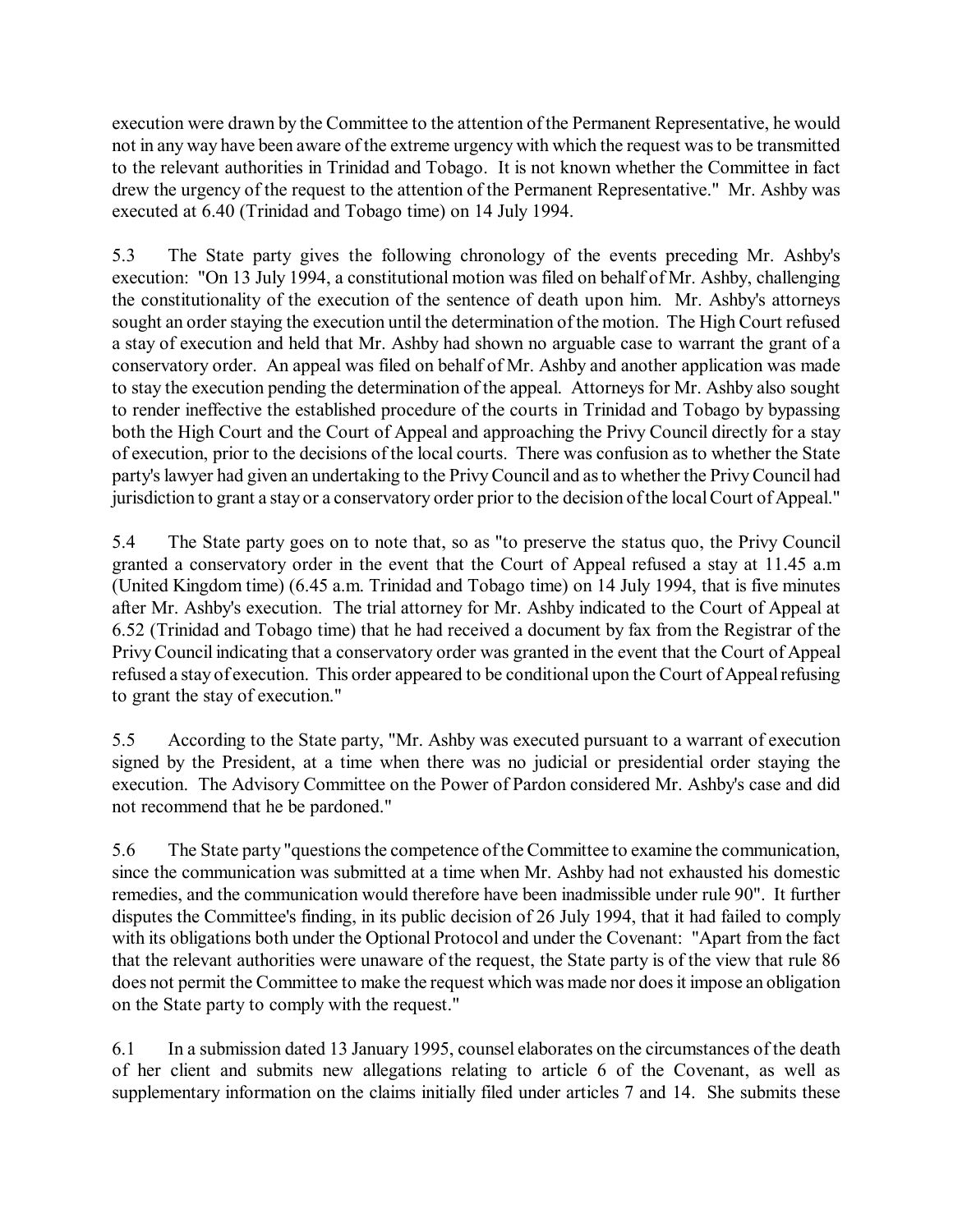observations at the express request of Desmond Ashby, the father of Glen Ashby, who has requested that the case of his son be further examined by the Committee.

6.2 Counsel provides the following chronology of events: "On 7 July 1994, through his attorneys in Trinidad and Tobago, Glen Ashby wrote to the Mercy Committee. Mr. Ashby requested the right to be heard before that body, stating that the Human Rights Committee was considering his communication and asking that the Mercy Committee await the outcome of the Human Rights Committee's recommendations. On 12 July 1994, the Mercy Committee rejected Glen Ashby's petition for mercy." On the same day, a warrant for execution at 6 a.m. on 14 July 1994 was read to Mr. Ashby.

6.3 On 13 July 1994, Mr. Ashby's lawyers in Trinidad filed a constitutional motion in the Trinidad and Tobago High Court, seeking a conservatory order staying the execution because of (1) delay in carrying out execution (pursuant to the Privy Council's judgement in *Pratt and Morgan*); (2) refusal of the Mercy Committee to consider the recommendations of the Human Rights Committee; (3) the unprecedented short interval between the reading of the warrant and the date of Mr. Ashby's execution. The respondents to the motion were the Attorney-General, the Commissioner of Prisons and the Prison Marshal. On 13 July, at approximately 3.30 p.m. London time, at a special sitting of the Privy Council, London counsel for Mr. Ashby sought a stay of execution on his behalf. The representative of the Attorney-General of Trinidad and Tobago then informed the Privy Council that Mr. Ashby would not be executed until all possibilities of obtaining a stay of execution, including applications to the Court of Appeal in Trinidad and Tobago and the Privy Council, had been exhausted. This was recorded in writing and signed by counsel for Mr. Ashby and counsel for the Attorney-General.

6.4 Also on 13 July, following a hearing in the High Court of Justice, Trinidad and Tobago, a stay of execution was refused. An appeal against the refusal was lodged immediately and its hearing started before the Court of Appeal in Trinidad and Tobago at 12.30 a.m. Trinidad and Tobago time, on the morning of 14 July. In the Court of Appeal, counsel for the respondents said that, notwithstanding any assurances given in the Privy Council, Glen Ashby would be hanged at 7 a.m. Trinidad and Tobago time (noon London time) unless the Court of Appeal granted a conservatory order. The Court of Appeal then proposed to adjourn until 11 a.m. Trinidad and Tobago time in order to seek clarification of what had taken place before the Privy Council. Lawyers for Mr. Ashby asked for a conservatory order until 11 a.m., noting that the execution had been scheduled for 7 a.m. and that counsel for the respondents had made it clear that Mr. Ashby could not rely on the assurance given to the Privy Council. The Court expressed the view that, in the interim, Mr. Ashby could rely on the assurance given to the Privy Council, and declined to make a conservatory order. The Court instead decided to adjourn until 6 a.m. Lawyers for Mr. Ashby applied for an interim conservatory order until 6 a.m. but the Court denied this request. At no time did the lawyers for the State party indicate that the execution was scheduled to take place earlier than 7 a.m.

6.5 On 14 July, at 10.30 a.m. London time, at a special sitting of the Judicial Committee of the Privy Council, a document was signed by counsel for the Attorney-General of Trinidad and Tobago in London and countersigned by counsel for Mr. Ashby, recording what had happened, and what had been said in the Privy Council on 13 July. That document, consisting of three handwritten pages, was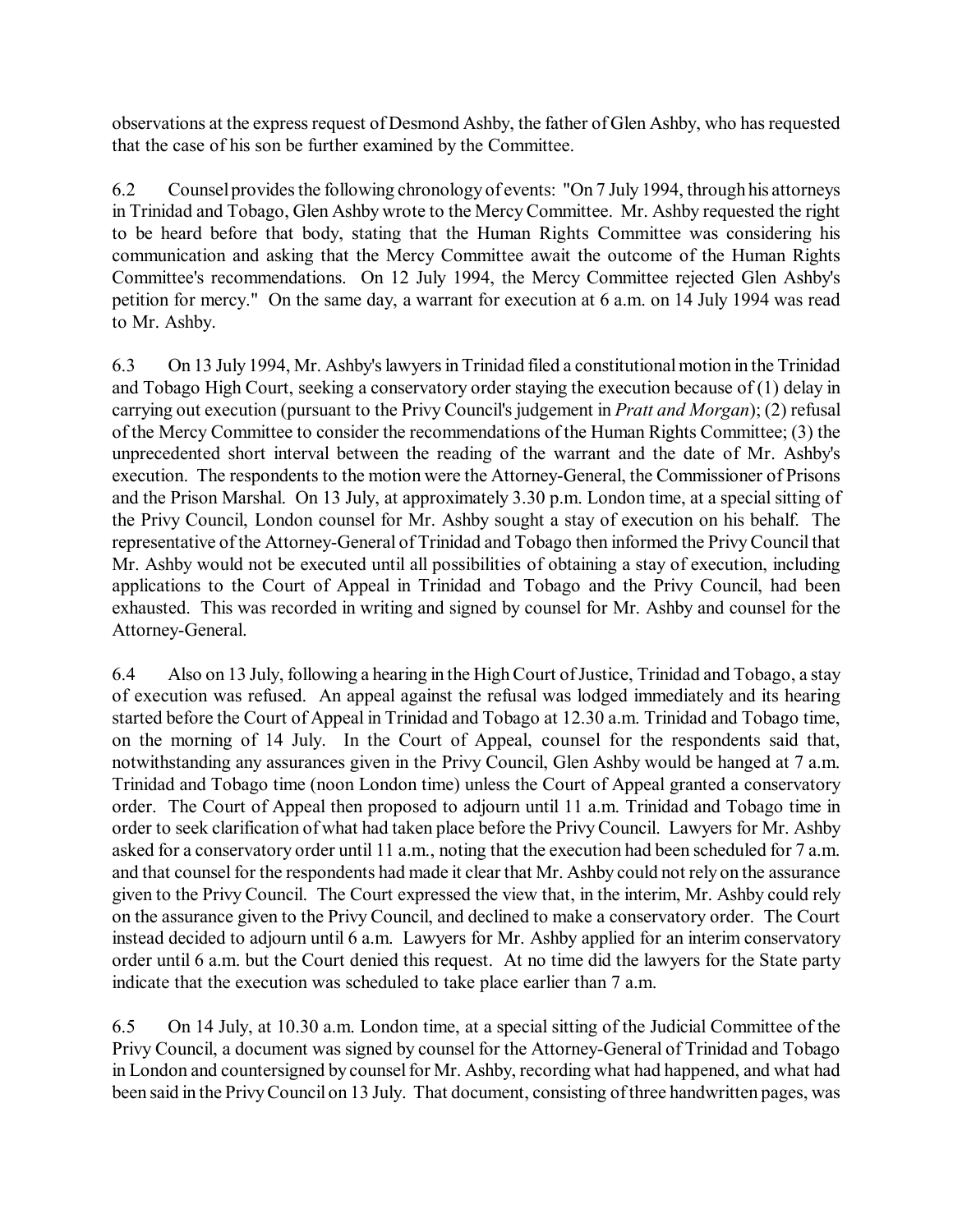immediately sent by the Registrar of the Privy Council by facsimile to the Court of Appeal and to counsel for both sides in Trinidad and Tobago. Mr. Ashby's lawyers in Trinidad and Tobago received the document before 6 a.m. The Privy Council then asked for further clarification of the Attorney-General's position. As no clarifications were forthcoming, the Privy Council ordered a stay of execution at approximately 11.30 a.m. London time, directing that the sentence of death should not be carried out. At approximately the same time, 6.20 a.m. in Trinidad and Tobago, the Court of Appeal reconvened. At this time, lawyers for Mr. Ashby informed the Court that, at that moment, the Privy Council was in session in London. Counsel for Mr. Ashby also gave the Court the three-page document received by fax.

6.6 At around 6.40 a.m., the lawyers for Mr. Ashby again applied to the Court of Appeal in Trinidad and Tobago for a conservatory order. The order was denied; the Court again emphasizing that Mr. Ashby could rely on the assurance given to the Privy Council. At this point, one of Mr. Ashby's lawyers appeared in Court with a handwritten transcript of an order of the Privy Council staying the execution. The order had been read to him over the telephone, having been granted at approximately 6.30 a.m. Trinidad and Tobago time (11.30 a.m. London time). Shortly thereafter, it was announced that Mr. Ashby had been hanged at 6.40 a.m.

## **Decision on admissibility**

7.1 At its fifty-fourth session in July 1995, the Committee considered the admissibility of the communication.

7.2 As to the claims under article 14, paragraph 1, relating to the trial judge's alleged failure to direct the jury properly on the danger inherent in relying on the testimony of a potential accomplice to the crime, the Committee recalled that it is primarily for the courts of States parties to the Covenant, and not for the Committee, to review facts and evidence in a particular case. It is for the appellate courts of States parties to the Covenant to review the conduct of the trial and the judge's instructions to the jury, unless it can be ascertained that the evaluation of evidence was clearly arbitrary or amounted to a denial of justice, or that the judge manifestly violated his obligation of impartiality. The trial transcript in Mr. Ashby's case did not reveal that his trial before the Assizes Court of Port-of-Spain suffered from such defects. Accordingly, this part of the communication was inadmissible as incompatible with the provisions of the Covenant, pursuant to article 3 of the Optional Protocol.

7.3 As to the claims related to Mr. Ashby's ill-treatment after his arrest, the inadequate preparation of his defence, the inadequacy of his legal representation, the alleged involuntary nature of his confession, the undue delay in the adjudication of his appeal, and the conditions of his detention, the Committee considered them to have been sufficiently substantiated, for purposes of admissibility. These claims, which may raise issues under articles 7, 10, paragraph 1, and 14, paragraphs 3 (b), (c), (d) and (g) and 5, should accordingly be considered on their merits.

7.4 As to the claims under article 6, the Committee has noted the State party's contention that since the communication was submitted at a time when Mr. Ashby had not exhausted available domestic remedies, his complaint should be declared inadmissible under article 5, paragraph 2 (b),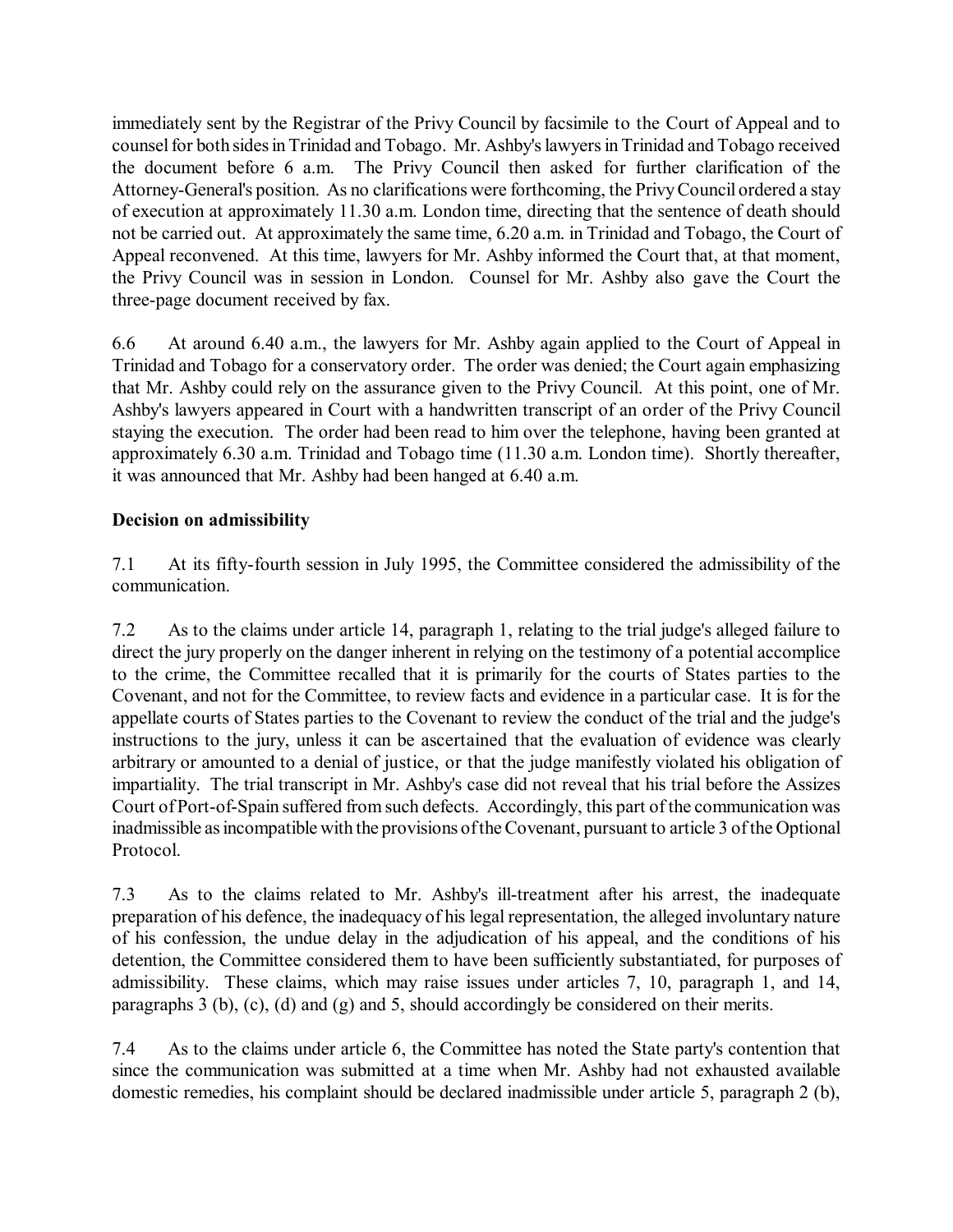of the Optional Protocol. Counsel has argued that, as Mr. Ashby was executed unlawfully while he was pursuing judicial remedies, the State party is estopped from claiming that further remedies remained to be exhausted.

7.5 The Committee observed that it was to prevent "irreparable harm" to Mr. Ashby that the Committee's Special Rapporteur issued, on 13 July 1994, a request for a stay of execution pursuant to rule 86 of the rules of procedure; this request was intended to allow Mr. Ashby to complete pending judicial remedies and to enable the Committee to determine the question of the admissibility of Mr. Ashby's communication. In the circumstances of the case, the Committee concluded that it was not precluded, by article 5, paragraph 2 (b) of the Optional Protocol, from considering Mr. Ashby's complaint under article 6, and that it was not necessary for counsel first to exhaust available local remedies in respect of her claim that Mr. Ashby was arbitrarily deprived of his life before she could submit this claim to the Committee.

8. On 14 July 1995, the Human Rights Committee therefore decided that the communication was admissible inasmuch as it appeared to raise issues under articles 6, 7, 10, paragraph 1, and 14, paragraphs 3 (b), (c), (d) and (g) and 5, of the Covenant.

## **State party's observations on the merits and counsel's comments thereon**

9.1 By submission of 3 June 1996, the State party submits explanations and statements with regard to the merits of the case.

9.2 With regard to the alleged ill-treatment of Mr. Ashby after his arrest, the State party refers to the trial transcript. The State party submits that these allegations were raised in relation to Mr. Ashby's confession and that Mr. Ashby had the opportunity to give evidence and was cross-examined on this issue. The court therefore dealt with the complaint impartially and these findings of the court should prevail.

9.3 With regard to the inadequate preparation of Mr. Ashby's defence, the State party submits that the legal aid attorney, who appeared for him, is a well-known and competent counsel, who practises at the Criminal Bar in Trinidad and Tobago. The State party attaches comments by the former trial attorney refuting Mr. Ashby's allegations to the submission.

9.4 The State party further reiterates that a fair hearing took place with regard to the involuntary confession. Both the court of appeal and the State Court of Trinidad and Tobago were aware of the complaint in respect to the confession and reviewed the facts and evidence in an impartial manner.

9.5 On the question of undue delay in adjudication of Mr. Ashby's appeal, the State party points to the circumstances prevailing in Trinidad and Tobago at that time. The State party argues that delays are caused by the practice in all murder trials of handwritten notes of evidence that would then need to be typed and verified by the respective trial judge on top of their busy court schedule. Furthermore, it has proven difficult to recruit lawyers suitable for filling vacancies in the judiciary, so that even the Constitution had to be changed to allow the appointment of retired judges. Still, there are not enough judges at the High Court to deal with the increasing number of appeals in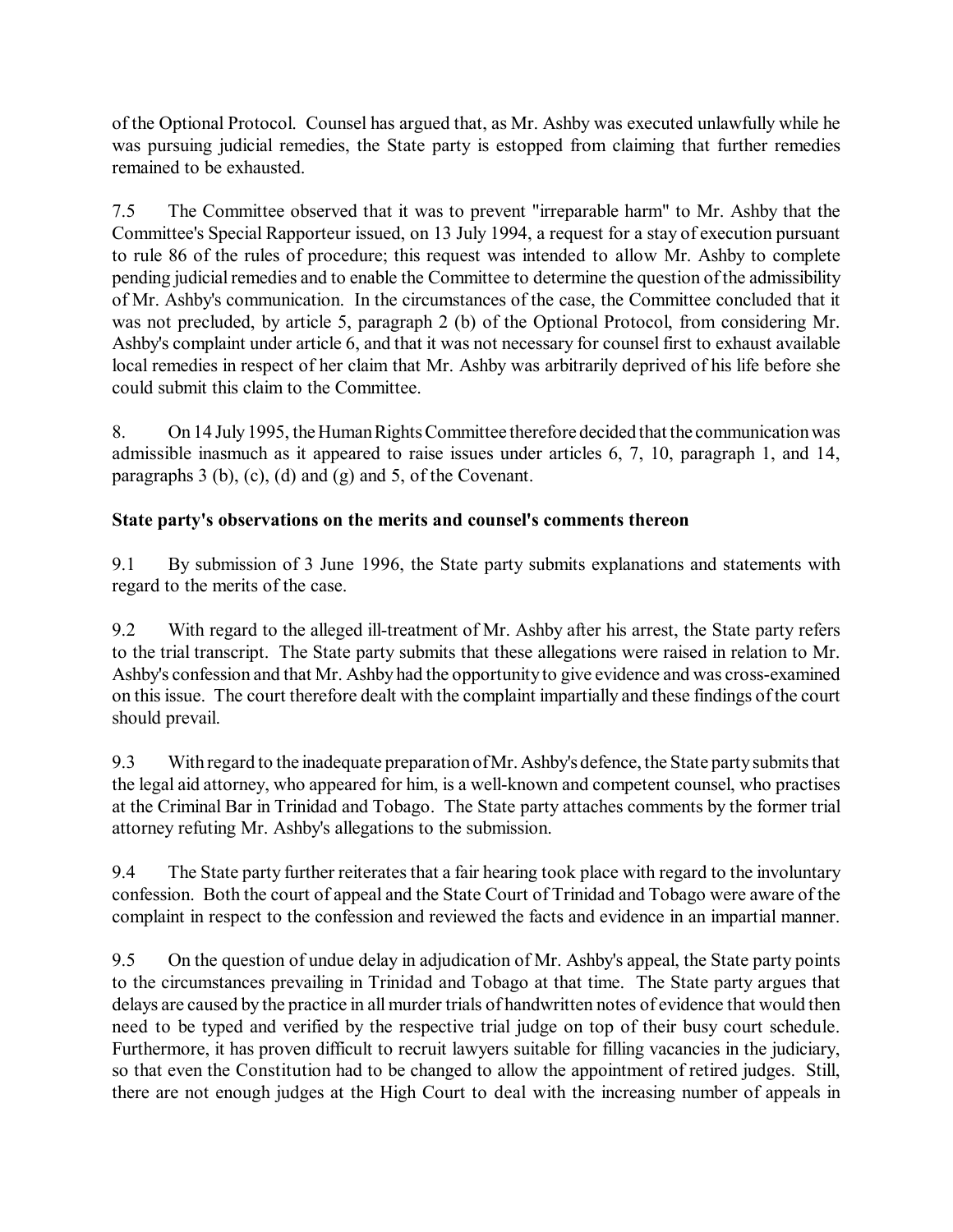criminal cases. The State party explains that from January 1994 to April 1995, after the decision of the Judicial Committee of the Privy Council in the case of *Pratt and Morgan*, the High Court almost exclusively heard appeals in murder cases, largely ignoring civil appeals.

9.6 The State party submits that the conditions of Mr. Ashby's detention are similar to those of all prisoners on death row. The State party points to an affidavit of the Commissioner of Prisons attached to the submission and describing the general conditions of prisoners on death row. The State party contends that the facts in *Pratt and Morgan* and the Zimbabwe judgement are so different from the facts in Mr. Ashby's case that statements in these provide little, if any, assistance.

9.7 With regard to the alleged violation of article 6 of the Covenant, the State party submits that the Committee should not proceed with this claim as proceedings were filed at the High Court of Trinidad and Tobago in relation to the execution of Mr. Ashby. Without prejudice to this submission, the State party argues that Mr. Ashby had no right to be heard by the Mercy Committee pointing to precedence decision of the Judicial Committee of the Privy Council. 4

9.8 The State party contests details of the facts as provided by counsel. In particular, the State party states that it was not correct that the Court of Appeals expressed the view that counsel should rely on the assurances given to the Privy Council that Mr. Ashby would not be executed. Instead, the Court expressed that it was not prepared to do anything until the Judicial Committee of the Privy Council resolved the dispute.

9.9 On 26 July 1996, counsel requested the Committee to suspend examination of the merits of the communication, as an effective domestic remedy could be regarded as having become available. Counsel submits that the father of Mr. Ashby brought a constitutional and civil action against the State Party in relation to the circumstances of the execution. On 16 July 2001, counsel requested the Committee to resume consideration of the case and submitted that the lawyers in Trinidad and Tobago had been unable to resolve difficulties in meeting certain procedural requirements with regard to the constitutional and civil action.

## **Consideration of the merits**

10.1 The Human Rights Committee has considered the present communication in the light of all the information made available to it by the parties, as provided in article 5, paragraph 1, of the Optional Protocol.

10.2 The Committee notes the State party's statement that Mr. Ashby's lawyers in Trinidad and Tobago were pursuing, on behalf of his estate and his father, certain court actions in relation to the circumstances surrounding Mr. Ashby's execution. The Committee notes that the civil and constitutional procedures in question are not relevant for the consideration of the claims in the present case. However, the Committee respected counsel's request to suspend examination of the merits (see para. 9.9).

10.3 With regard to the alleged beatings and the circumstances leading to the signing of the confession, the Committee notes that Mr. Ashby did not give precise details of the incidents,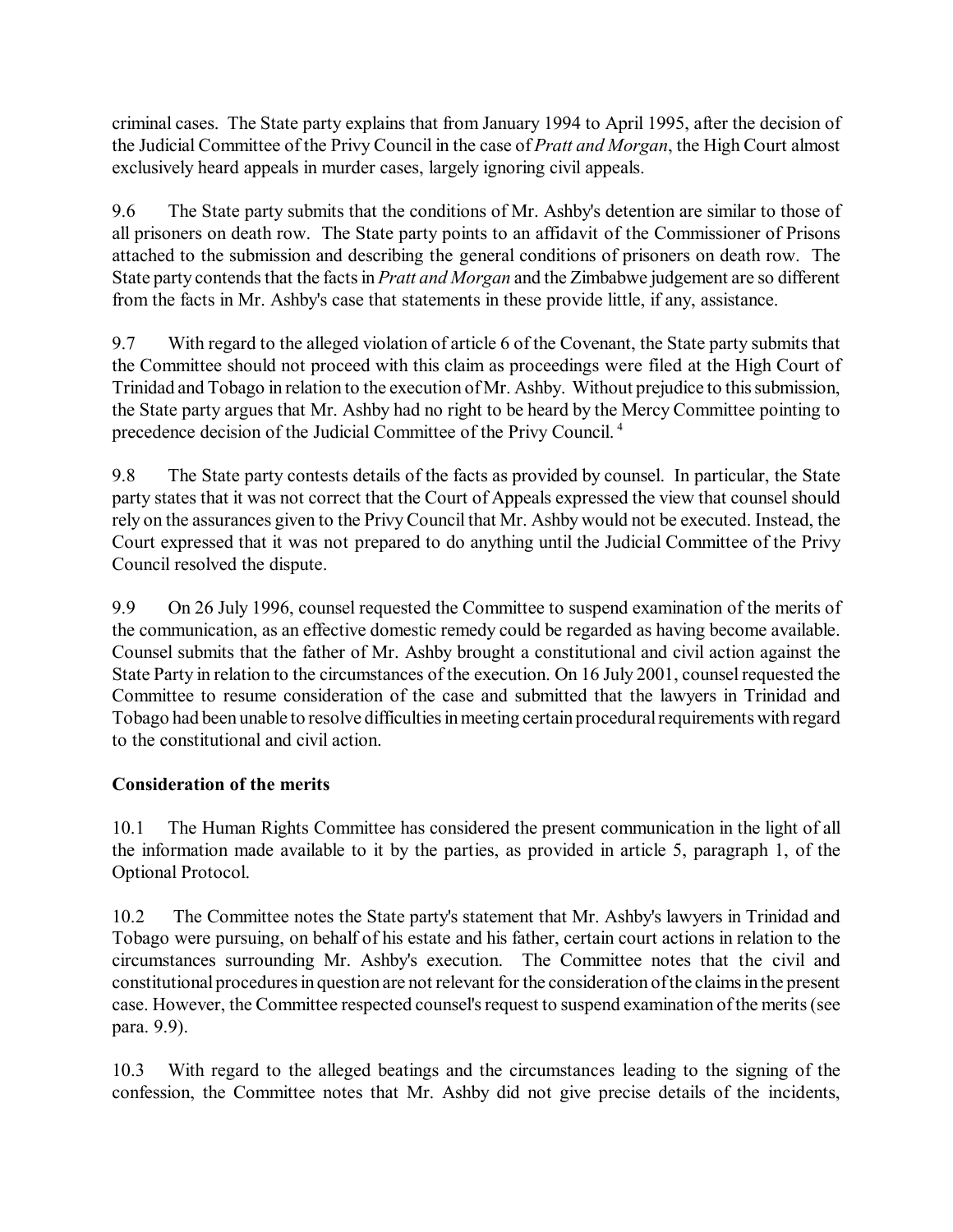identifying those he holds responsible. However, details of his allegations appear from the trial transcript submitted by the State party. The Committee observes that the allegations of Mr. Ashby were dealt with by the domestic court and that he had the opportunity to give evidence and was cross-examined. His allegations were also mentioned in the decision of the Court of Appeals. The Committee recalls that it is in general for the courts of States parties, and not for the Committee, to evaluate the facts in a particular case. The information before the Committee and the arguments advanced by the author do not show that the Courts' evaluation of the facts were manifestly arbitrary or amounted to a denial of justice.<sup>5</sup> The Committee finds that there is not sufficient evidence to sustain a finding that the State party violated its obligations under article 7 of the Covenant.

10.4 With regard to the claim of inadequacy of legal representation during and in preparation of the trial and the appeals proceedings, the Committee refers to its jurisprudence that a State party cannot be held responsible for the conduct of a defence lawyer, unless it was or should have been manifest to the judge that the lawyer's behaviour was incompatible with the interests of justice.<sup>6</sup> In the instant case, there is no reason for the Committee to believe that the trial attorney was not using other than his best judgement. It is apparent from the trial transcript that the lawyer cross-examined all witnesses. It is further apparent from the appeals decision that the grounds of appeal submitted by the lawyer were argued and fully taken into account by the High Court in its reasoning. The material before the Committee does not reveal that either counsel or the author ever complained to the trial judge that the time for preparation of the defence was inadequate. In the circumstances, the Committee finds that the facts before it do not reveal a violation of the Covenant in this respect.

10.5 Counsel also claims undue delay in the adjudication of Mr. Ashby's appeal. The Committee notes that the Port-of-Spain Assize Court found Mr. Ashby guilty of murder and sentenced him to death on 20 July 1989 and that the Court of Appeals affirmed the sentence on 20 January 1994. Mr. Ashby remained in detention during this time. The Committee notes the State party's explanation concerning the delay in the appeals proceedings against Mr. Ashby. The Committee finds that the State party did not submit that the delay in proceedings was dependent on any action by the accused nor was the non-fulfilment of this responsibility excused by the complexity of the case. Inadequate staffing or general administrative backlog is not sufficient justification in this regard.<sup>7</sup> In the absence of any satisfactory explanation from the State party, the Committee considers that the delay of some four and a half years was not compatible with the requirements of article 14, paragraphs 3 (c) and 5, of the Covenant.

10.6 As to the conditions of Mr. Ashby's detention (see para. 4.4), the Committee reaffirms its constant jurisprudence that detention on death row for a specific period does not violate, as such, article 7 of the Covenant in the absence of further compelling circumstances. The Committee concludes that article 7 has not been violated in the instant case.

10.7 As to the claim regarding Mr. Ashby's conditions of detention being in violation of article 10 of the Covenant, the Committee notes the absence of any further submission after the Committee's admissibility decision in substantiation of Mr. Ashby's claim. Therefore, the Committee is unable to find a violation of article 10 of the Covenant.

10.8 Counsel finally submits that Mr. Ashby was arbitrarily deprived of his life when the State party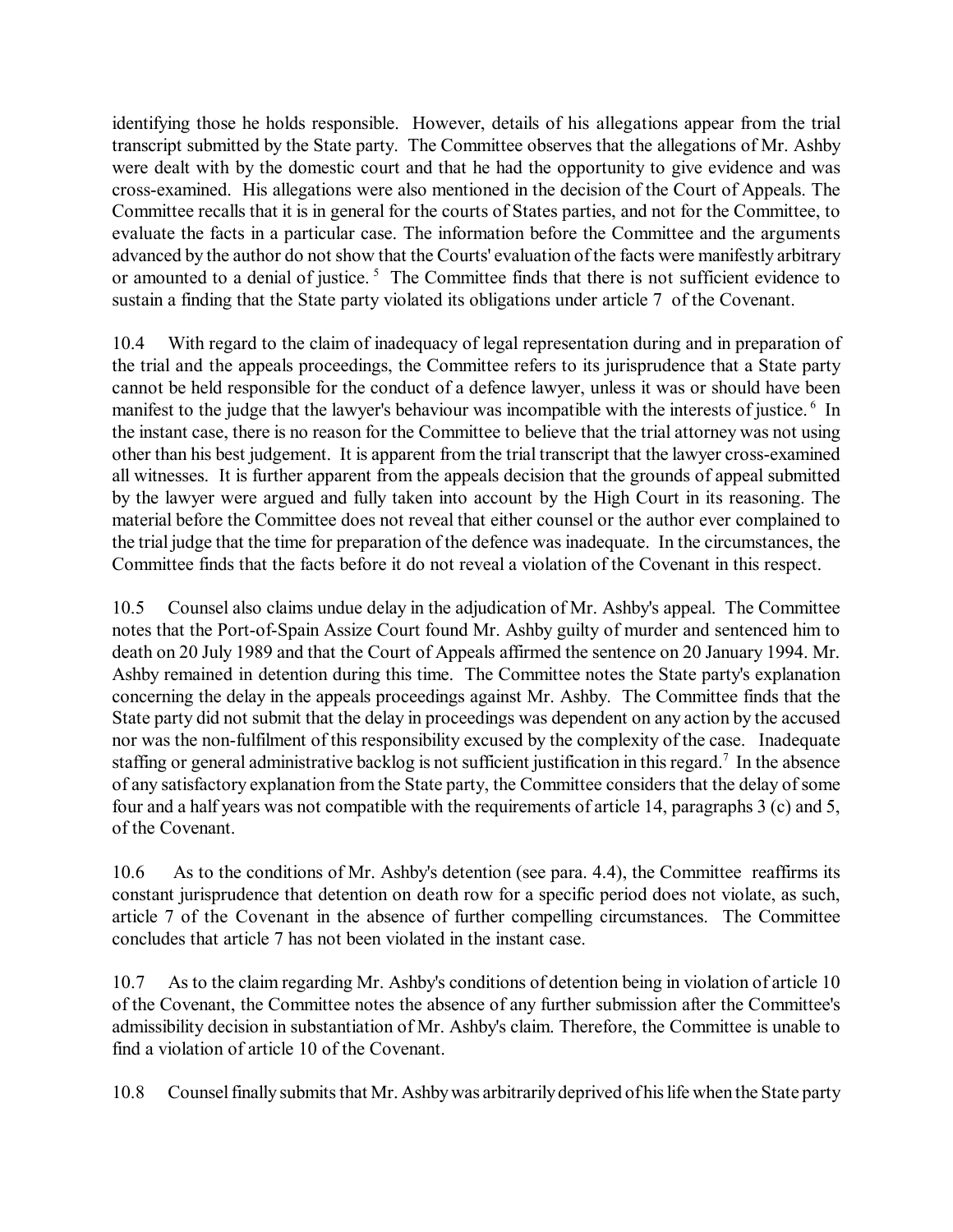executed him in full knowledge of the fact that Mr. Ashby was still seeking remedies before the Courts of Appeal of the State party, the Judicial Committee of the Privy Council and the Human Rights Committee. The Committee finds that, in these circumstances (detailed above at 6.3 to 6.6), the State party committed a breach of its obligations under the Covenant. Moreover, having regard to the fact that the representative of the Attorney-General informed the Privy Council that Mr. Ashby would not be executed until all possibilities of obtaining a stay of execution had been exhausted, the carrying out of Mr. Ashby's sentence notwithstanding that assurance constituted a breach of the principle of good faith which governs all States in their discharge of obligations under international treaties, including the Covenant. The carrying out of the execution of Mr. Ashby when the execution of the sentence was still under challenge constituted a violation of article 6, paragraphs 1 and 2, of the Covenant.

10.9 With regard to Mr. Ashby's execution, the Committee recalls its jurisprudence that apart from any violation of the rights under the Covenant, the State party commits a serious breach of its obligations under the Optional Protocol if it engages in any acts which have the effect of preventing or frustrating consideration by the Committee of a communication alleging any violation of the Covenant, or to render examination by the Committee moot and the expression of its Views nugatory and futile.<sup>8</sup> The behaviour of the State party represents a shocking failure to demonstrate even the most elementary good faith required of a State party to the Covenant and of the Optional Protocol.

10.10 The Committee finds that the State party breached its obligations under the Protocol, by proceeding to execute Mr. Ashby before the Committee could conclude its examination of the communication, and the formulation of its Views. It was particularly inexcusable for the State to do so after the Committee had acted under its Rule 86 requesting the State party to refrain from doing so. Flouting of the Rule, especially by irreversible measures such as the execution of the alleged victim, undermines the protection of Covenant rights through the Optional Protocol.

11. The Human Rights Committee, acting under article 5, paragraph 4 of the Optional Protocol to the International Covenant on Civil and Political Rights, is of the view that the facts before it disclose violations of articles 6, paragraphs 1 and 2 and 14, paragraphs 3 (c) and 5, of the Covenant.

12. Under article 2, paragraph 3, of the Covenant, Mr. Ashby would have been entitled to an effective remedy including, first and foremost, the preservation of his life. Adequate compensation must be granted to his surviving family.

13. On becoming a State Party to the Optional Protocol, Trinidad and Tobago recognized the competence of the Committee to determine whether there has been a violation of the Covenant or not. This case was submitted for consideration before Trinidad and Tobago's denunciation of the Optional Protocol became effective on 27 June  $2000$ ; in accordance with article 12 (2) of the Optional Protocol it continues to be subject to the application of the Optional Protocol. Pursuant to article 2 of the Covenant, the State party has undertaken to ensure to all individuals within its territory or subject to its jurisdiction the rights recognized in the Covenant and to provide an effective and enforceable remedy in case a violation has been established. The Committee wishes to receive from the State party, within 90 days, information about the measures taken to give effect to the Committee's Views. The State party is also requested to publish the Committee's Views.